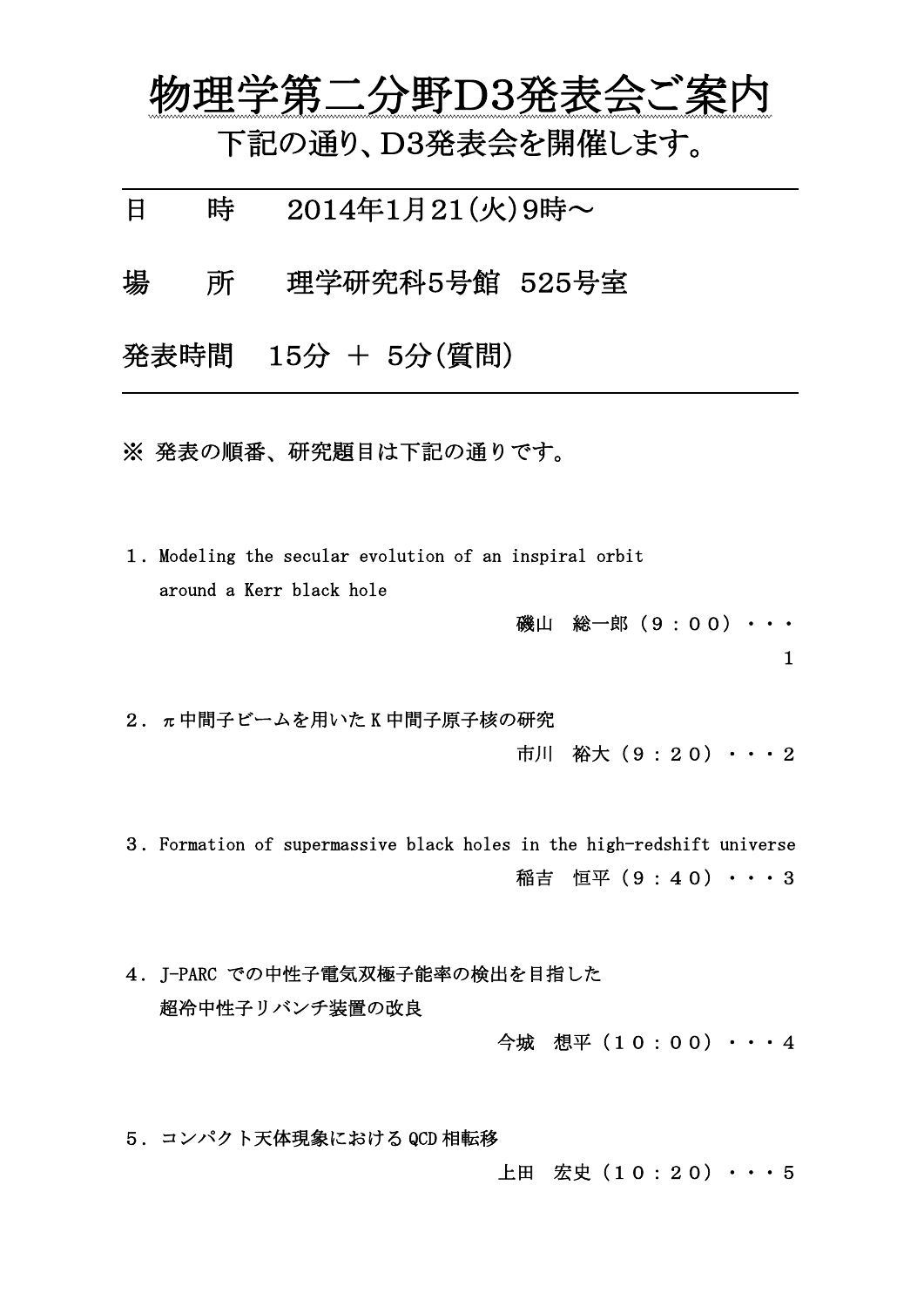6. 超新星残骸における過電離プラズマの研究

-

大西 隆雄(10:40)・・・6

7.Discrete flavor symmetry for lepton mixing and quark mixing 小笠原 敦(11:00)・・・7

8. Integrable deformations of principal chiral models and the AdS/CFT correspondence

川口 維男 (11:20) ・・・8

9.T2K 実験におけるニュートリノ反応断面積の測定 木河 達也 (11:40) ・・・9

--午 後 -------------------

10.F-theory compactified on K3xK3 and its application to landscape 木村 裕介(13:00)・・・10

11. カイラル対称性の部分的回復と核物質中のπ中間子の性質 郷田 創一郎 (13:20) ・・・11

12. 軽い中性子過剰核におけるダイニュートロン相関の系統的研究 小林 史治(13:40)・・・12

13.低雑音撮像能力をもつ気球搭載型サブ MeV ガンマ線カメラの 天体検出性能の検証

澤野 達哉(14:00)・・・13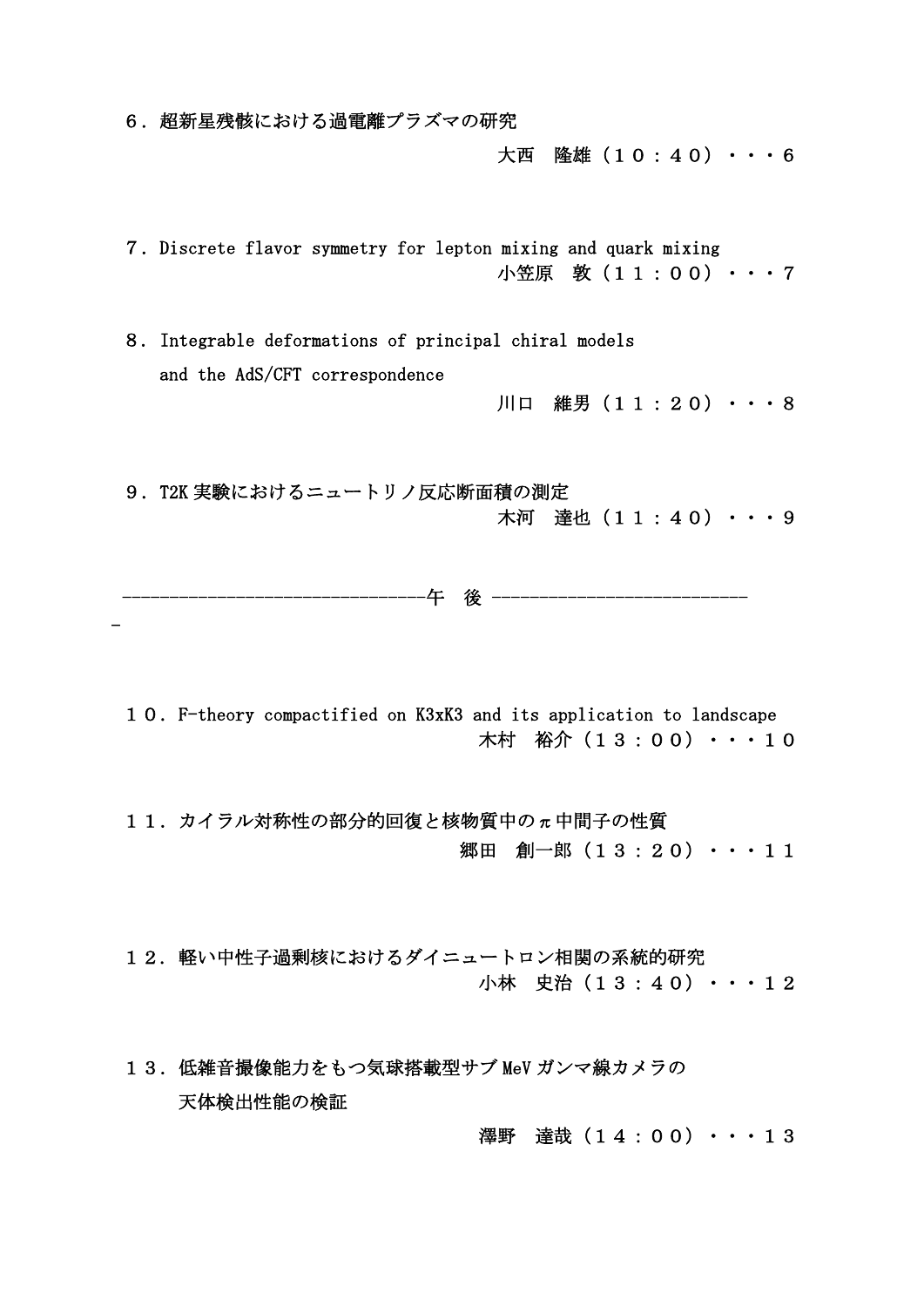14.Non-minimal coupling in the context of multi-field inflation Jonathan White  $(14:20) \cdot \cdot \cdot 14$ 

15. Quantum Tunneling During Inflation: Non-linear Analysis of the Quantum Fluctuations 杉村 和幸(14:40)・・・15

16.Measurement of the energy dependent muon neutrino charged current inclusive cross section with the T2K INGRID detector

鈴木 研人(15:00)・・・16

17. T2K 前置検出器部分における小型水チェレンコフ検出器 "Mizuche"を使ったニュートリノ反応数測定

高橋 将太 (15:20) ・・・17

18. X-ray study on plasma outflows from the Galactic center 中島 真也(15:40)・・・18

19. Direction-sensitive dark matter search with a gaseous micro time projection chamber 中村 輝石 (16:00)・・・19

20.SuperKamiokande における T2K ニュートリノビームの NC Gamma 事象探索 黄 坤賢(16:20) ・・・20

21. 連星中性子星合体からの電磁波の研究

仏坂 健太 (16:40) ・・・21

22.フェムト秒レーザーと金属表面の相互作用における レーザーナノアブレーションに関する研究

宮坂 泰弘 (17:00) ・・・22